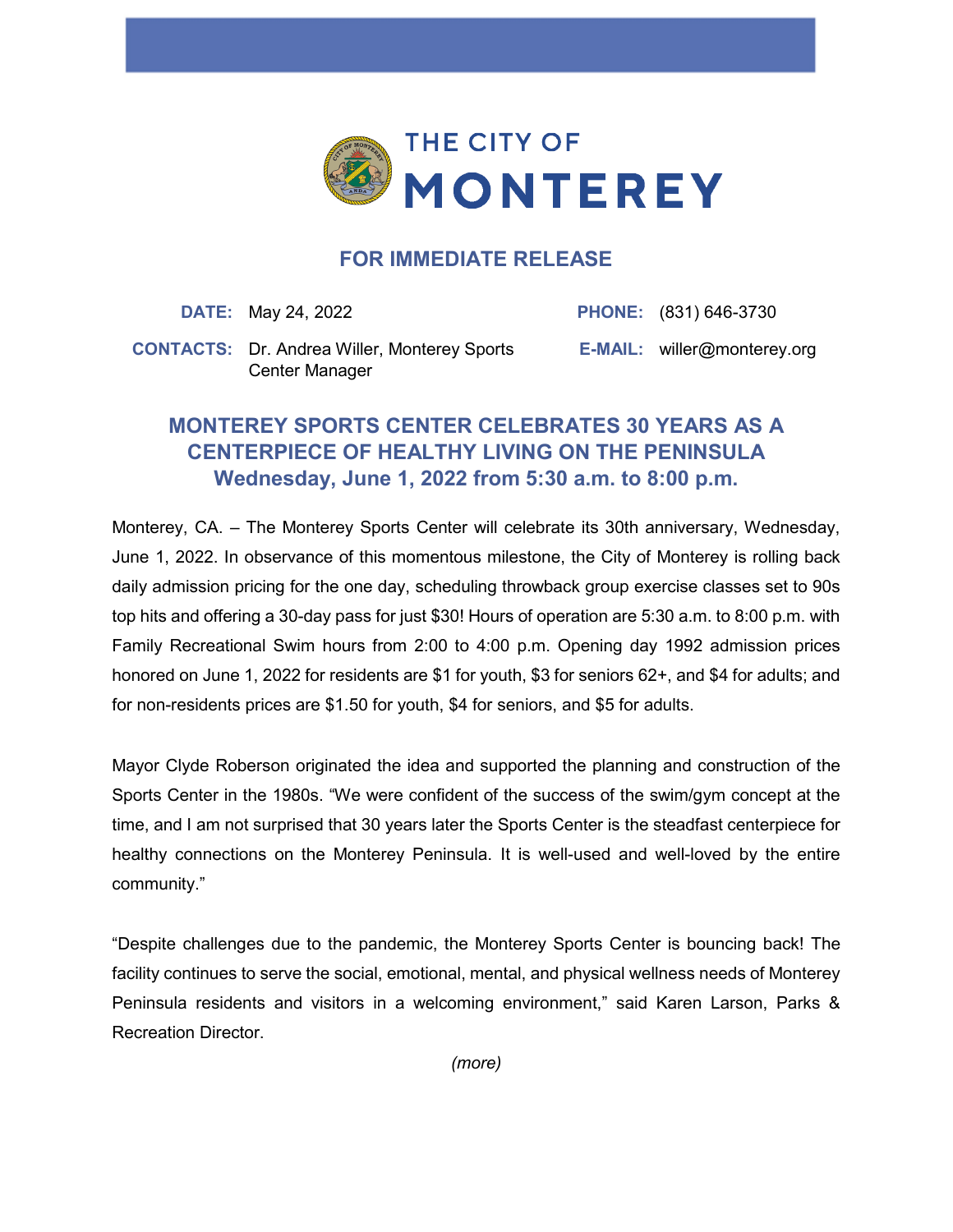Monterey Sports Center Manager Dr. Andrea Willer added, "We invite everyone to pull out their leotards and leg warmers, parachute pants, or Dolphin short shorts and join us for a day of fun and celebration!"

## **More Background**

The idea of a "Swim/Gym" was presented to the Monterey City Council in 1986. The City Council and the residents of Monterey strongly supported a facility that would serve the entire community, including children, teenagers, adults, seniors, individuals with disabilities, and all members of the extended family.

The "Swim/Gym" concept evolved into what is now known as the Monterey Sports Center, opening its doors on June 1, 1992. Over the past 30 years, the Monterey Sports Center has built a diverse and inclusive community and is consistently regarded as the best overall fitness facility on the Monterey Peninsula. The Sports Center addresses many diverse needs within the community. It is a place for kids to build skills, friendships, and self-confidence through swim lessons, basketball clinics, martial arts classes, and more. It is a safe haven alternative for teens to drop in after school to play basketball or work out with friends. It is a premier fitness facility with a variety of cardio and strength equipment and very robust personal training and group exercise programs. It also serves our active senior community with specific programs and classes designed and overseen by the Monterey Sports Center's Medical Advisory Board. The Monterey Sports Center truly has something for everyone.

*More history about the Monterey Sports Center is available on the 25th anniversary page, [https://monterey.org/city\\_facilities/monterey\\_sports\\_center/general\\_information/25th\\_anniversar](https://monterey.org/city_facilities/monterey_sports_center/general_information/25th_anniversary_in_2017.php) [y\\_in\\_2017.php](https://monterey.org/city_facilities/monterey_sports_center/general_information/25th_anniversary_in_2017.php)* 

*(more)*